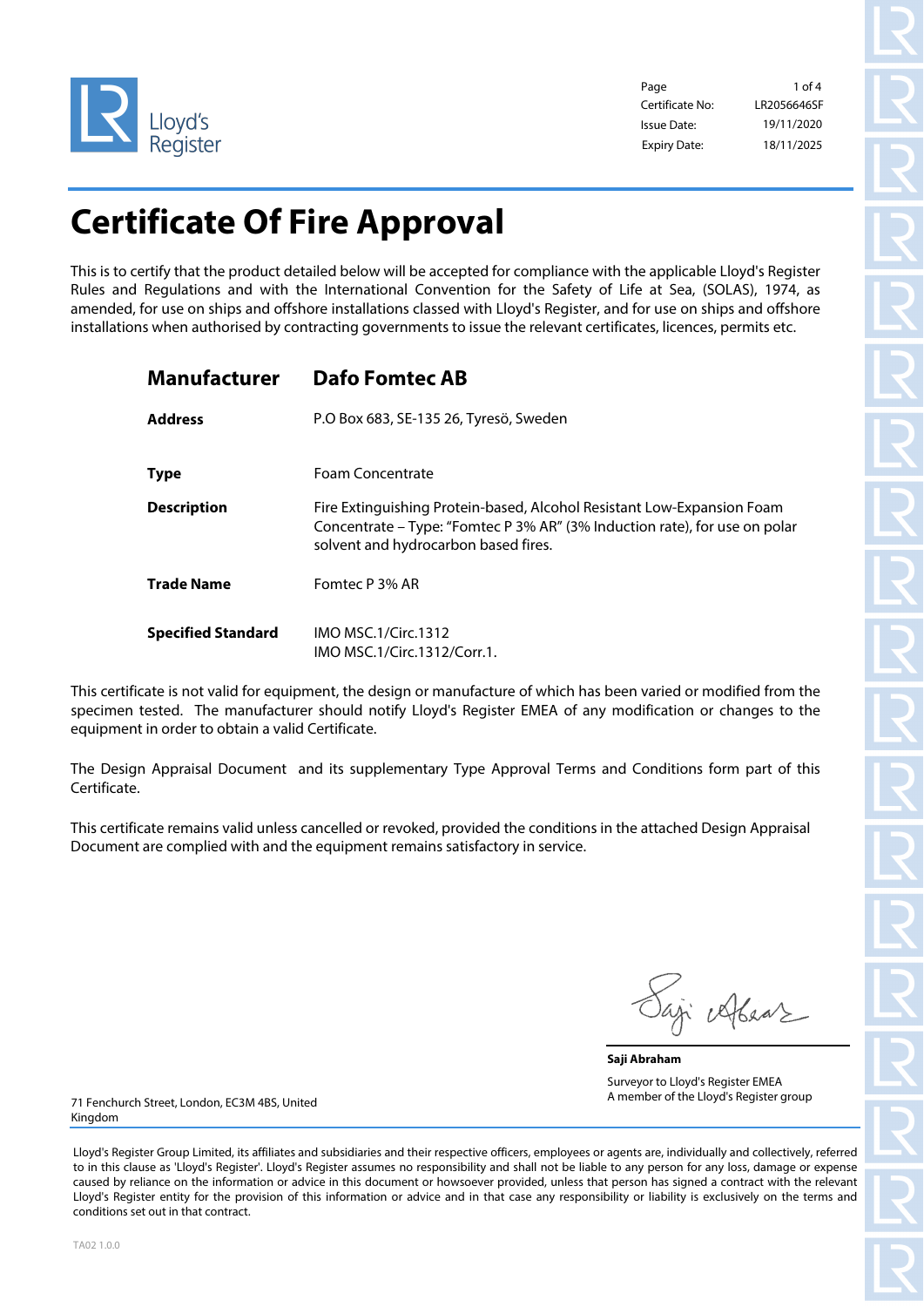

Page 2 of 4 Certificate No: LR2056646SF Issue Date: 19/11/2020 Expiry Date: 18/11/2025 Reference: UKITSO/FIRE/TA/SA/WP40782809

### **ATTACHMENT TO CERTIFICATE OF TYPE APPROVAL No. LR2056646SF**

The undernoted documents have been appraised for compliance with the relevant requirements of International Conventions.

This Design Appraisal Document forms part of the Certificate.

#### **EXAMINED DOCUMENTATION**

LR witnessed reports for fire tests at RISE test lab, Sweden (report ref: GOT 1910150) dated 26 March 2019 and Physical Properties tests dated 15 August 2019

#### **CONDITIONS OF CERTIFICATION**

1. Type: "Fomtec P 3% AR" is a Type A (multi-purpose), protein-based, alcohol resistant foam concentrate, for use on polar solvent/alcohol based fires and hydrocarbon fires, with the following essential characteristics (determined based on testing with fresh water and simulated seawater, in accordance with IMO MSC.1/Circ.1312, including Corr.1).

| <b>Foam concentrate Type</b>                             | <b>Fomtec P 3% AR</b> |
|----------------------------------------------------------|-----------------------|
| Usage concentration                                      | 3%                    |
| Expansion ratio (Sea water)                              | 4.7                   |
| Drainage time (25%) with sea water<br>(minutes: seconds) | 06:20                 |
| Alcohol resistance (minutes:<br>seconds)                 | 34:00                 |
| Sedimentation (%)                                        | 0                     |
| Viscosity at 60 rpm/spindle no:4<br>(mPa.s)              | 1930                  |
| pH value                                                 | 6.7                   |
| Surface Tension (N/m)                                    | 26.8                  |
| Volumic mass (g/ml)                                      | 1.1                   |
| Freezing temperature (°C)                                | -5                    |
| Storage temperature range (°C)                           | Above -5 to 50        |

- 2. To be used with separately approved fixed or mobile low expansion foam fire extinguishing systems.
- 3. It is to be confirmed that the IMO MSC.1/Circ.1312 test standard is acceptable for the project and applications envisaged.
- 4. This certificate only approves the fire performance and the physical characteristics of the foam concentrate in accordance with IMO MSC.1/Circ.1312 including Corr.1, as listed above. The use of certain foam concentrates may also be subject to additional requirements, including environmental regulations, depending on the geographical locations and projects where they are to be used. Therefore, the suitability of the foam concentrate for each application must be confirmed at the design stage by the Project Plan Approval authority.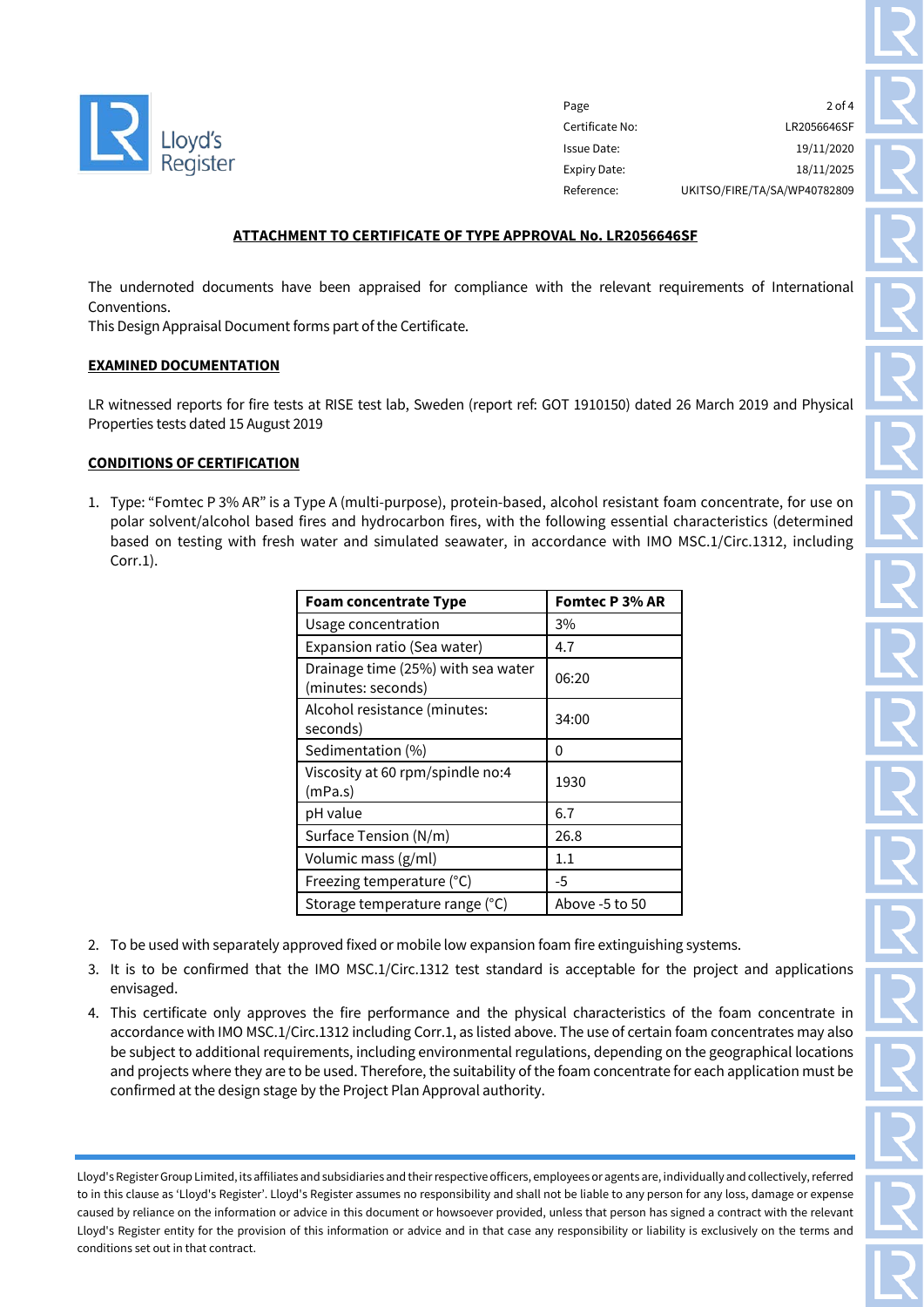

Page 3 of 4 Certificate No: LR2056646SF Issue Date: 19/11/2020 Expiry Date: 18/11/2025 Reference: UKITSO/FIRE/TA/SA/WP40782809

# **ATTACHMENT TO CERTIFICATE OF TYPE APPROVAL No. LR2056646SF**

- 5. Protein-based (P) Alcohol Resistant (Type A) foam concentrates should be subjected to the following tests by independent laboratories or authorised service suppliers acceptable to the Administration:
	- 5.1 Annual small scale reference fire testing to EN 1568-4 Annex I as specified in Annex 3.14 of IMO MSC.1/Circ.1312 to demonstrate the extinguishment times and burnback time do not exceed the following values obtained in the original small scale fire tests conducted to the above standard at the same time as the full scale fire tests:

| <b>Reference Test Criteria</b>   | Fomtec P 3% AR |
|----------------------------------|----------------|
| 90% Extinguishment time (mm:ss)  | 01:27          |
| 99% Extinguishment time (mm:ss)  | 01:35          |
| Complete Extinction Time (mm:ss) | 01:47          |
| Burn back time (mm:ss)           | 05:20          |

- 5.2 A Chemical Stability test in accordance with Annex 4.7 of IMO MSC.1/Circ.1312 prior to delivery to the ship and annually thereafter and
- 5.3 All other periodical tests in accordance with Annex 4 and 5 of IMO MSC.1/Circ.1312 not more than 3 years after being supplied to the ship and annually thereafter.
- 6. The storage container should be compatible with the foam concentrates throughout the service life of the foam.
- 7. Each product is to be supplied with its manual for application, use, transport, storage and maintenance.
- 8. A Batch Certificate should be provided with each delivery, with a declaration of the main characteristics of Sedimentation, pH Value, Expansion Ratio, Drainage Time and Volumic Mass, by the manufacturer and will be the basis for the periodical testing.
- 9. Chemical composition of foam is to be maintained in production in accordance with originally tested composition formula.
- 10. Production items are to be manufactured in accordance with a quality control system which shall be maintained to ensure that items are of the same standard as the approved prototype.
- 11. The certificate holder is solely responsible for the products supplied under this Certificate and to ensure that their products, whether manufactured by themselves or their licensee manufacturers, if agreed by Lloyd's Register, are fully compliant with the relevant statutory regulations and Lloyd's Register Class rules as applicable and designed, manufactured and installed to the same quality and specifications as the prototype tested, including components that are designed and manufactured by third parties.